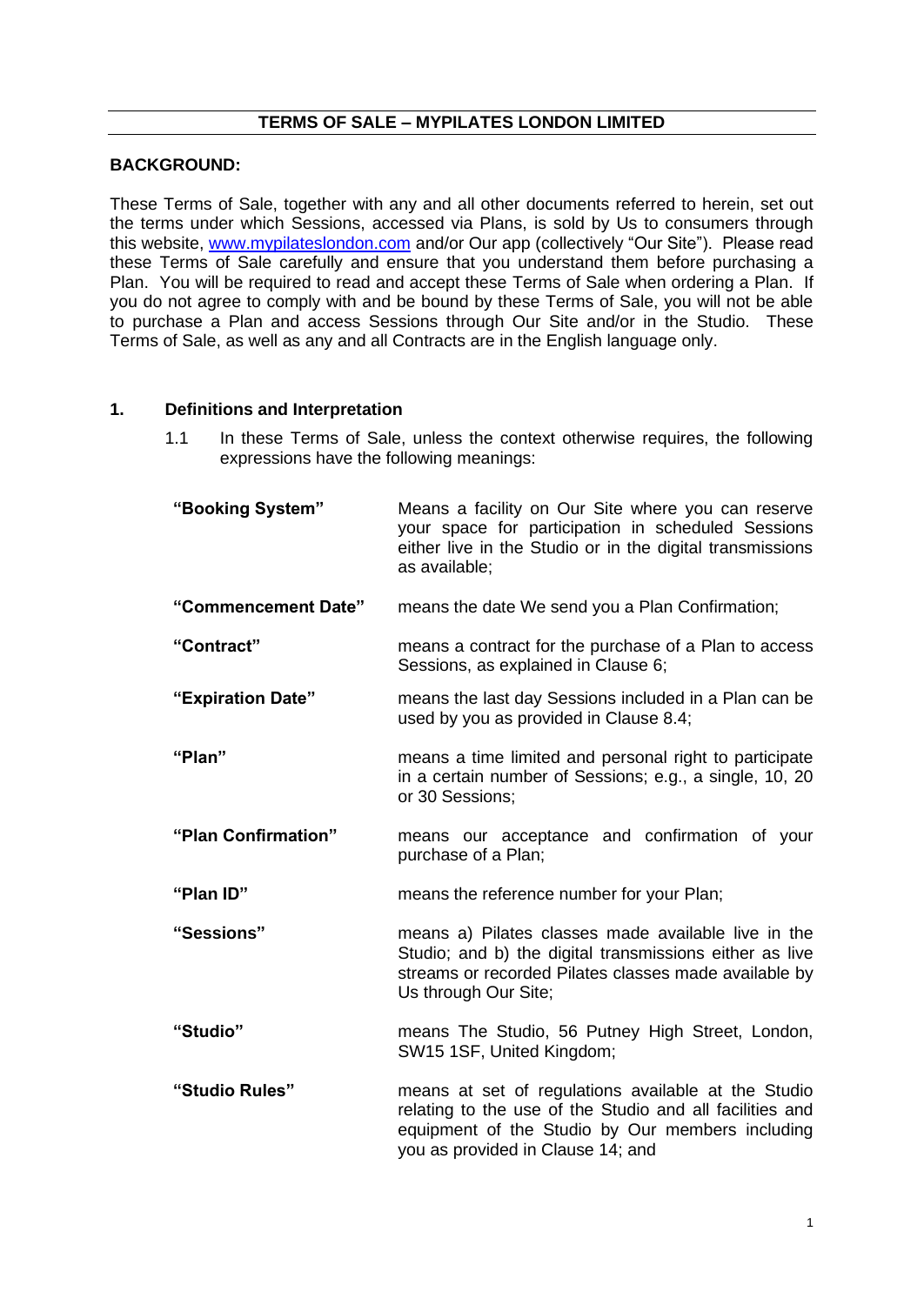**"We/Us/Our"** means MYPILATES LONDON Limited.

### **2. Information About Us**

- 2.1 Our Site and the Studio is operated by MYPILATES LONDON Limited, a limited company registered in England and Wales under company number 08227464, whose registered address is St James House, Austenwood Lane, Austenwood Common, Gerrards Cross, Buckinghamshire, SL9 8SG, United Kingdom, and with trading address at The Studio, 56 Putney High Street, London, SW15 1SF, United Kingdom.
- 2.2 Our VAT number is N/A.

# **3. Age Restrictions**

Consumers may only purchase Plans and access Sessions if they are at least 18 years of age. If you are not 18 years of age you will need to get your guardian's permission and Our acceptance, which may not be provided in our sole discretion.

### **4. Business Customers**

These Terms of Sale only apply to private consumers and do not apply to business customers purchasing Plans for staff. Please talk to Our management for further information about Plan terms for business customers.

### **5. Plans, Sessions, Pricing and Availability**

- 5.1 We make all reasonable efforts to ensure that all descriptions of Plans and Sessions available from Us correspond to the actual Plan and Sessions that you will receive.
- 5.2 We may from time to time change Our prices. Changes in price will not affect any Plan that you have already purchased but will apply to any subsequent or new Plan. We will inform you of any change in price at least 14 days before the change is due to take effect.
- 5.3 Minor changes may, from time to time, be made to certain Sessions, for example, to address technical or security issues. These changes will not alter the main characteristics of the Sessions and should not normally affect your use of that Sessions. However, if any change is made that would affect your use of the Sessions, suitable information will be provided to you.
- 5.4 In some cases, as described in the relevant descriptions of the Sessions, We may also make more significant changes to the Sessions. If We do so, We will inform you at least 14 days before the changes are due to take effect.
- 5.5 Where any updates are made to Sessions, that Sessions will continue to match Our description of it as provided to you before you purchased your Plan to access the Sessions. Please note that this does not prevent Us from enhancing the Sessions, thereby going beyond the original description.
- 5.6 We make all reasonable efforts to ensure that all prices shown on Our Site are correct at the time of going online. Changes in price will not affect any order that you have already placed (please note sub-Clause 5.11 regarding VAT, however).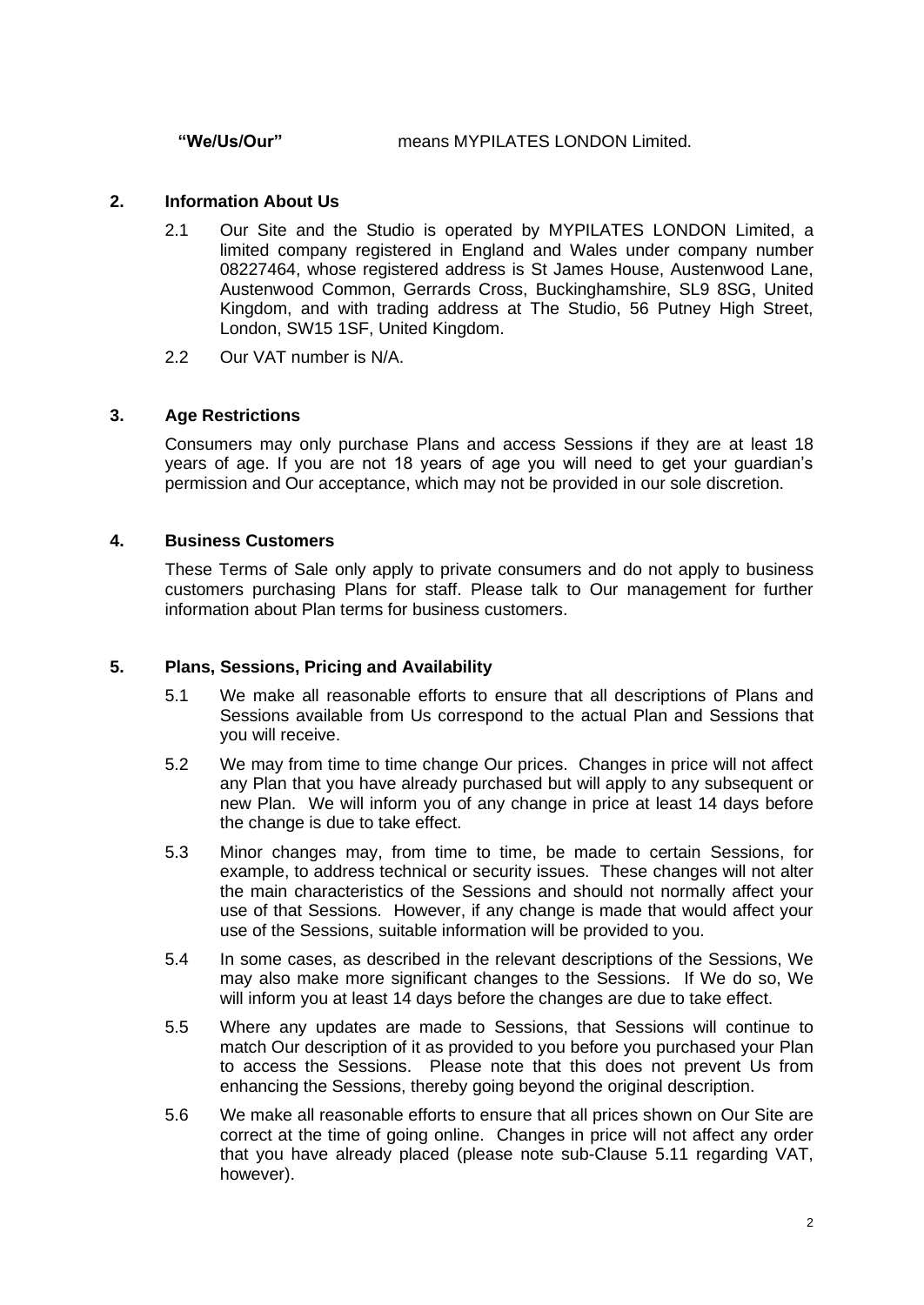- 5.7 All prices are checked by Us before We accept your order. In the unlikely event that We have shown incorrect pricing information, We will contact you in writing to inform you of the mistake. If the correct price is lower than that shown when you made your order, we will simply charge you the lower amount and continue processing your order. If the correct price is higher, We will give you the option to purchase the Plan at the correct price or to cancel your order (or the affected part of it). We will not proceed with processing your order in this case until you respond. If We do not receive a response from you within 3 days, We will treat your order as cancelled and notify you of this in writing.
- 5.8 If We discover an error in the price or description of your Plan after your order is processed, We will inform you immediately and make all reasonable efforts to correct the error. You may, however, have the right to cancel the Contract if this happens. If We inform you of such an error and you do wish to cancel the Contract, please refer to sub-Clause 12.4.
- 5.9 If the price of a Plan that you have ordered changes between your order being placed and Us processing that order and taking payment, you will be charged the price shown on Our Site at the time of placing your order.
- 5.10 Plans may be upgraded to a higher number of Sessions at any time but Plans cannot be downgraded to fewer Sessions that the number originally purchased as part of the Plan.

### **6. Orders – How Contracts Are Formed**

- 6.1 Our Site will guide you through the process of purchasing a Plan. Please ensure that you have checked your order carefully before submitting it.
- 6.2 If, during the order process, you provide Us with incorrect or incomplete information, please contact Us as soon as possible. If We are unable to process your order due to incorrect or incomplete information, We will contact you to ask to correct it. If you do not give us the accurate or complete information within a reasonable time of Our request, We will cancel your order and treat the Contract as being at an end. We will not be responsible for any delay in the availability of Sessions that results from you providing incorrect or incomplete information.
- 6.3 No part of Our Site constitutes a contractual offer capable of acceptance. Your order to purchase a Plan constitutes a contractual offer that We may, at Our sole discretion, accept. Our acceptance is indicated by Us sending you a Plan Confirmation by email. Only once We have sent you a Plan Confirmation will there be a legally binding Contract between Us and you.
- 6.4 Plan Confirmations shall contain the following information:
	- 6.4.1 Confirmation of the Plan ordered including full details of the main characteristics of the Plan and Sessions available as part of it;
	- 6.4.2 Fully itemised pricing for your Plan including, where appropriate, taxes, and other additional charges;
	- 6.4.3 The Expiration Date of your Plan;
	- 6.4.4 Confirmation of your acknowledgement that the Sessions will be made available to you immediately and that you will lose your legal right to change your mind and cancel upon accessing the Sessions as detailed below in sub-Clause 11.1;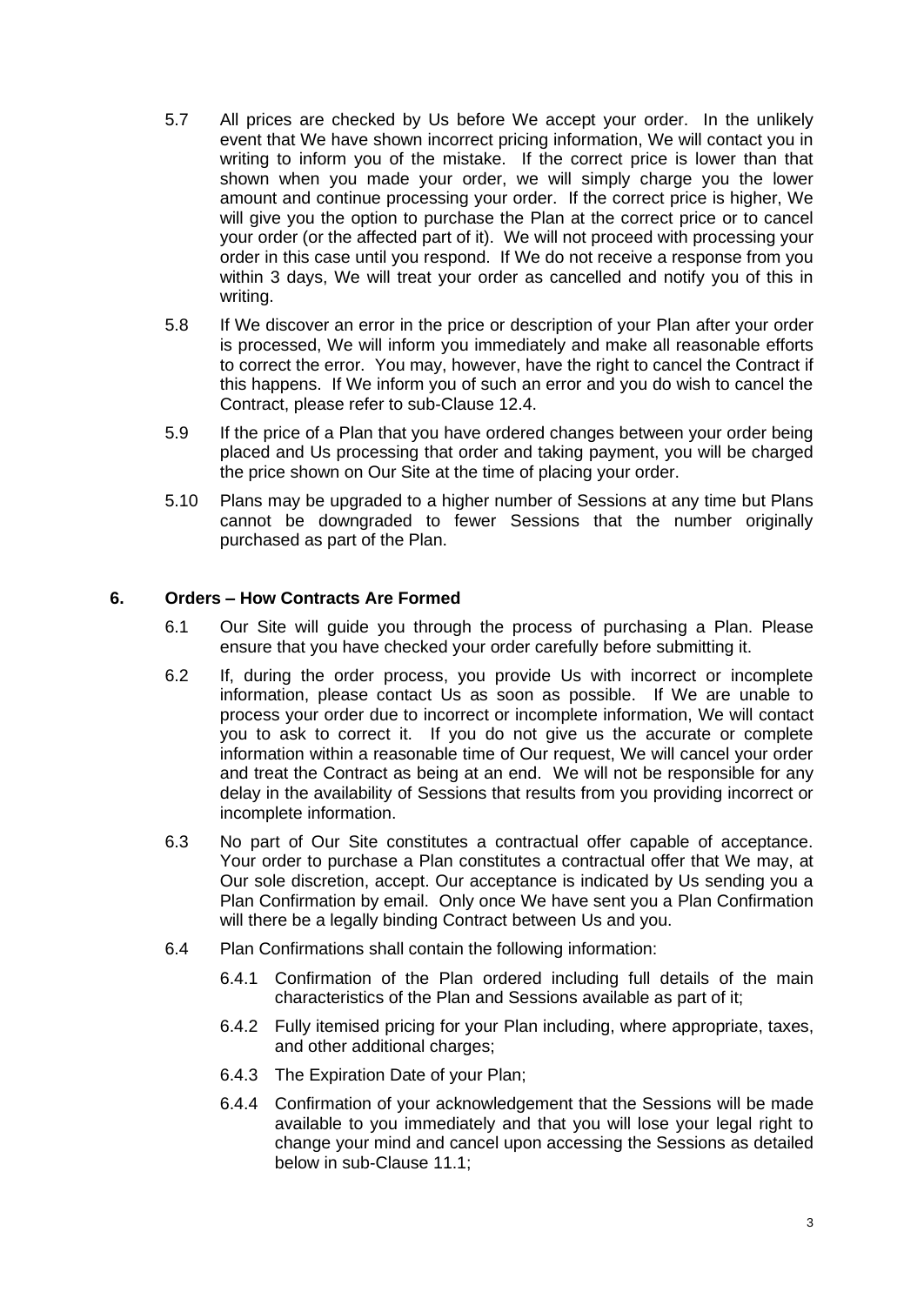- 6.5 In the unlikely event that We do not accept or cannot fulfil your order for any reason, We will explain why in writing. No payment will be taken under normal circumstances.
- 6.6 Any refunds under this Clause 6 will be issued to you as soon as possible, and in any event within 14 calendar days of the day on which the event triggering the refund occurs.
- 6.7 Refunds under this Clause 6 will be made using the same payment method that you used when purchasing your Plan.

# **7. Payment**

- 7.1 Payment for Plans must always be made in advance. Your chosen payment method will be charged when we process your order and send you a Plan Confirmation (this usually occurs immediately and you will be shown a message confirming your payment).
- 7.2 Participation in some Sessions may require payment of additional fees over and above your Plan; if applicable, supplementary payment must be made in advance at the time of booking.
- 7.3 We accept the following methods of payment on Our Site:
	- 7.3.1 VISA;
	- 7.3.2 Master Card;
	- 7.3.3 American Express;
	- 7.3.4 Bank transfer.
- 7.4 If you do not make any payment due to Us on time, We will suspend your access to the Sessions. For more information, please refer to sub-Clause 8.5. If you do not make payment within 3 days of Our reminder, We may cancel the Contract. Any outstanding sums due to Us will remain due and payable.
- 7.5 If your Plan is not paid on time We may charge you a late payment fee of £15.
- 7.6 If you believe that We have charged you an incorrect amount, please contact Us using the contact details provided in Clause 15 as soon as reasonably possible to let us know.

#### **8. Provision of Sessions**

- 8.1 Sessions appropriate to your Plan will be available to you to book in the Booking System from the Commencement Date and will continue to be available for the duration of your Plan until the Expiration Date, or until you end the Contract.
- 8.2 Participation in particular Sessions must be booked in the Booking System in advance, and places are allocated on a strictly first-come-first-served basis.
- 8.3 We must follow all public guidelines and regulations including but not limited to public health guidelines, and We cannot guarantee that live Sessions in the Studio are possible at all times.
- 8.4 When you place an order for a Plan, you will be required to expressly acknowledge that you wish the Sessions to be made available to you immediately. You will also be required to expressly acknowledge that by accessing the Sessions (e.g. by downloading, streaming or participating live in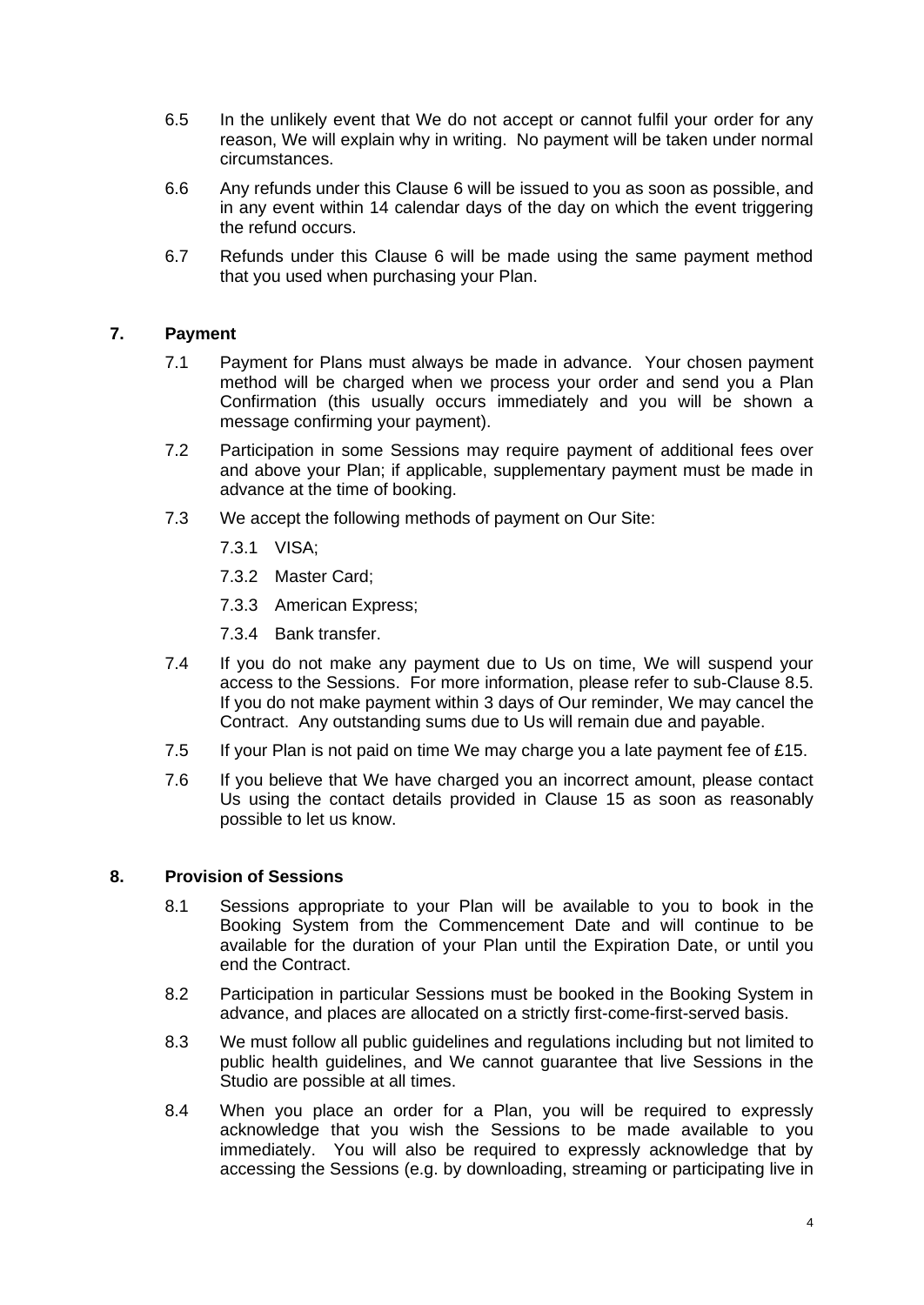the Studio), you will lose your legal right to cancel if you change your mind (the "cooling-off period"). Please see sub-Clause 11.1 for more information.

- 8.5 Your Plan is valid only from the Commencement Date until the Expiration Date, and no Sessions included in an expired Plan can be taken after the Expiration Date.
- 8.6 Plans are time limited and if all Sessions included in a Plan are not used within the period of validity attached to the Plan the Sessions will expire and you will get no refund for Sessions you have not used before or on the Expiration Date.
- 8.7 Expiration Dates are as follows:
	- 8.7.1 Plan of 10 Sessions: 4 months from Commencement Date.
	- 8.7.2 Plan of 20 Sessions: 8 months from Commencement Date.
	- 8.7.3 Plan of 30 Sessions: 10 months from Commencement Date.
- 8.8 In some limited circumstances, We may need to suspend, cancel or reschedule the provision of Sessions (in full or in part) including but not limited to one or more of the following reasons:
	- 8.8.1 To fix technical problems or to make necessary technical changes;
	- 8.8.2 To update the Sessions to comply with relevant changes in physical and/or regulatory requirements;
	- 8.8.3 If any of Our Pilates Instructors for any reasons are prevented from supervising scheduled Sessions.
- 8.9 If We need to suspend availability of the Sessions for any of the reasons set out in sub-Clause 8.6, We will inform you in advance of the suspension and explain why it is necessary (unless We need to suspend availability for urgent or emergency reasons such as a dangerous problem with the Sessions, in which case We will inform you as soon as reasonably possible after suspension). You will not be charged for suspended Sessions and your Plan's Expiration Date will be extended by a period equivalent to the length of the suspension (unless the period of suspension is less than two weeks).
- 8.10 We may suspend provision of the Sessions if We do not receive payment on time from you. We will inform you of the non-payment on the due date, however if you do not make payment within 3 days of Our notice, We may suspend provision of the Sessions until We have received all outstanding sums due from you. If We do suspend provision of the Sessions, We will inform you of the suspension.
- 8.11 if you wish to cancel your participation in a Session you have booked, you must do so with minimum 24 hours' notice; failing to do so you will be charged for the Session.
- 8.12 Any refunds under this Clause 8 will be issued to you as soon as possible, and in any event within 14 calendar days of the day on which the event triggering the refund occurs.
- 8.13 Refunds under this Clause 8 will be made using the same payment method that you used when purchasing your Plan.

### **9. Licence**

9.1 When you purchase a Plan to access Sessions, We will grant you a limited,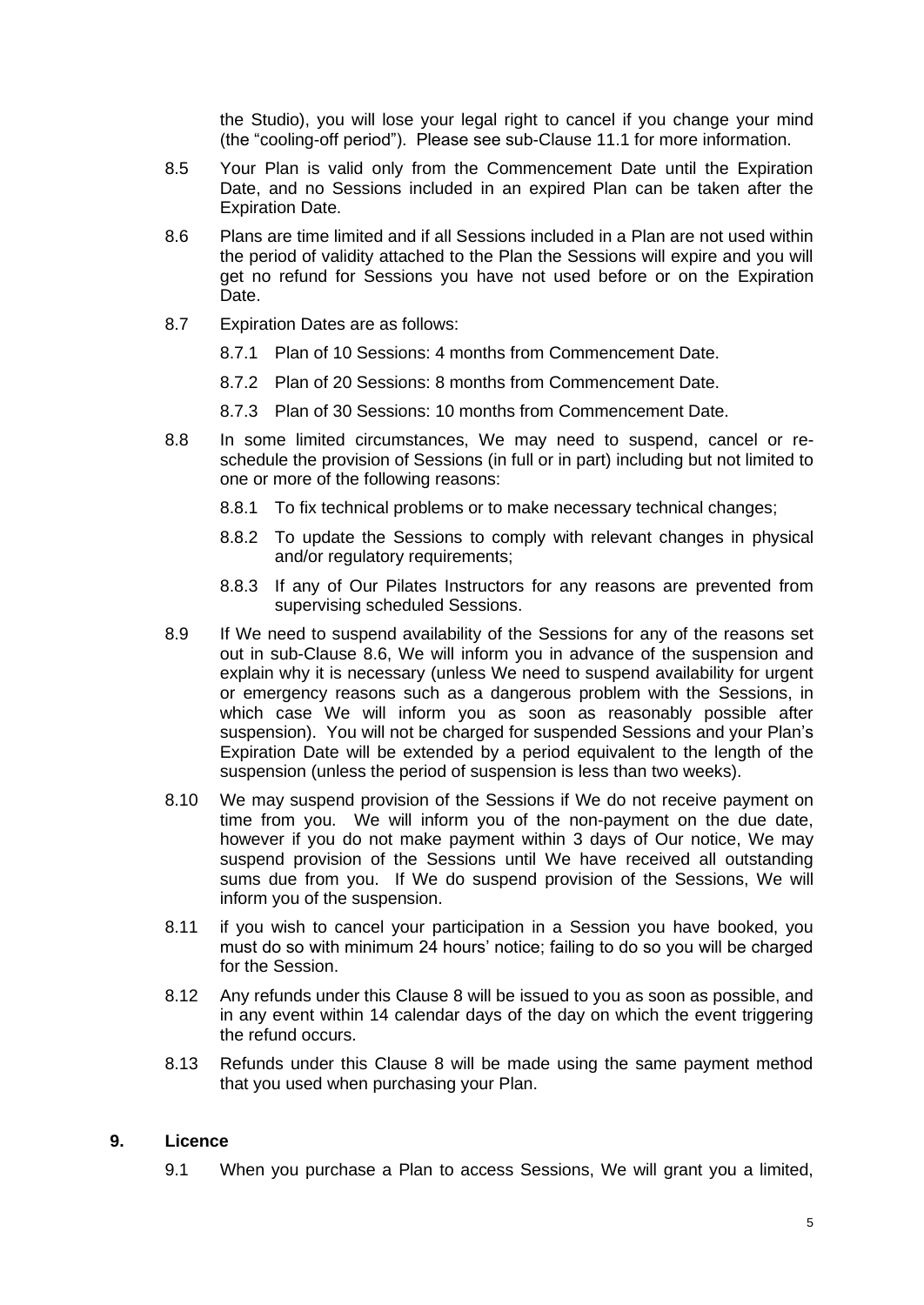non-exclusive, non-transferable, non-sublicensable licence to access and use the relevant Sessions for personal, non-commercial purposes. The licence granted to you does not give you any rights in Our Sessions (including any material that We may licence from third parties).

9.2 The licence granted to you under sub-Clause 9.1 is subject to the following usage restrictions and/or permissions: You may not copy, rent, sell, publish, republish, share, broadcast or otherwise transmit the Sessions (or any part of it) or make it available to the public except as permitted under the Copyright Designs and Patents Act 1988 (Chapter 3 'Acts Permitted in relation to Copyright Works').

# **10. Problems with Digitally Transmitted Sessions**

- 10.1 By law, We must provide digital content, i.e., the digital transmissions either as live streams or recorded Pilates classes made available by Us through Our Site, that is of satisfactory quality, fit for purpose, and as described. If any Sessions available through your Plan does not comply, please contact Us as soon as reasonably possible to inform Us of the problem. Your available remedies will be as follows:
	- 10.1.1 If the Sessions has faults, you will be entitled to a repair or a replacement.
	- 10.1.2 If We cannot fix the problem, or if it has not been (or cannot be) fixed within a reasonable time and without significant inconvenience to you, you may be entitled to a full or partial refund.
	- 10.1.3 If you can demonstrate that the fault has damaged your device or other digital content belonging to you because We have not used reasonable care and skill, you may be entitled to a repair or compensation. Please refer to sub-Clause 13.3 for more information.
- 10.2 Please note that We will not be liable under this Clause 10 if We informed you of the fault(s) or other problems with particular Sessions before you accessed it and it is that same issue that has now caused the problem (for example, if the Sessions in question is an alpha or beta version and We have warned you that it may contain faults that could harm your device or other digital content); if you have purchased the Sessions for an unsuitable purpose that is neither obvious nor made known to Us and the problem has resulted from your use of the Sessions for that purpose; or if the problem is the result of misuse or intentional or careless damage.
- 10.3 If there is a problem with any digitally transmitted Sessions, please contact Us using the contact details provided in Clause 15 to inform Us of the problem.
- 10.4 Refunds (whether full or partial, including reductions in price) under this Clause 10 will be issued within 14 calendar days of the day on which We agree that you are entitled to the refund.
- 10.5 Refunds under this Clause 10 will be made using the same payment method that you used when purchasing your Plan.
- 10.6 For further information on your rights as a consumer, please contact your local Citizens' Advice Bureau or Trading Standards Office.

### **11. Cancelling Your Plan**

11.1 If you are a consumer, by default you have a legal right to a "cooling-off"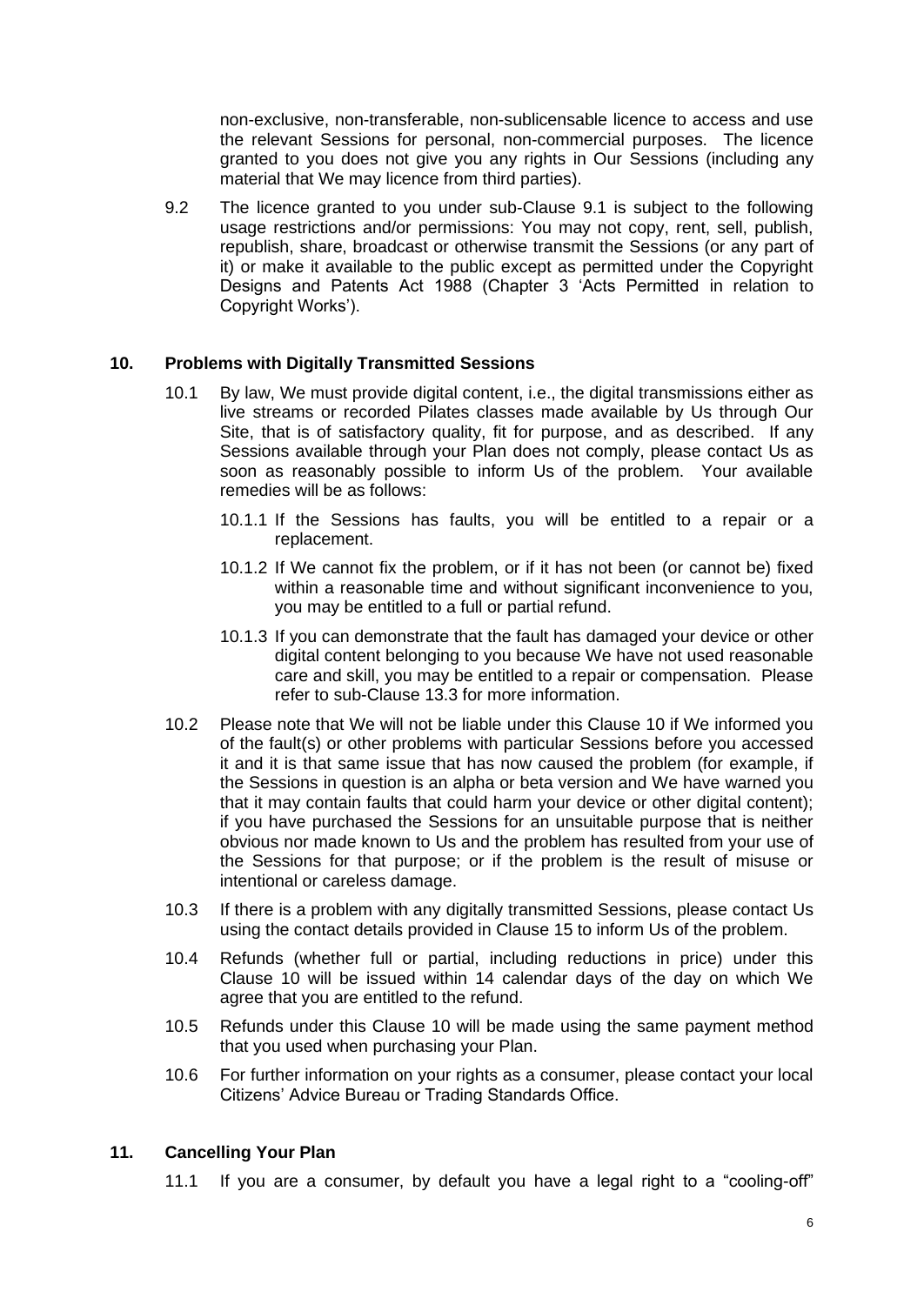period within which you can cancel the Contract for any reason, including if you have changed your mind, and receive a refund. The period begins once We have sent you your Plan Confirmation (i.e. when the Contract between you and Us is formed) and ends when you access (e.g. download or stream) the Sessions, or 14 calendar days after the date of Our Plan Confirmation, whichever occurs first.

- 11.2 After the cooling-off period, you may cancel your Plan at any time, however subject to sub-Clause 11.3 and Clause 12, We cannot offer any refunds and you will continue to have access to the Sessions for the remainder of your current Plan (up until the Expiration Date, as applicable), whereupon the Contract will end.
- 11.3 If you purchase a Plan by mistake (or allow your Plan to renew by mistake), please inform Us as soon as possible and do not attempt to access any Sessions. Provided you have not accessed any Sessions since the start date (or renewal date, as appropriate) of the Plan We will be able to cancel the Plan and issue a full refund. If you have accessed any Sessions once the Plan has started, We will not be able to offer any refund and you will continue to have access to the Sessions for the remainder of the Plan (up until the Expiration Date, as applicable).
- 11.4 If you wish to exercise your right to cancel under this Clause 11, you may inform Us of your cancellation in any way you wish by contacting Us using the contact details provided in Clause 15. In each case, providing Us with your name, email address, telephone number and Plan ID.
- 11.5 We may suspend or cancel your Plan at any time and for any and no reason; and We shall in such case refund a pro-rated amount of the purchase price for your Plan.
- 11.6 Notwithstanding the foregoing We shall not refund you any part of the purchase price if your Plan has been cancelled by Us due to you having committed a) a material breach of the Contract and/or these Terms of Sale and/or the Studio Rules; or b) a series of minor breaches of the Contract and/or these Terms of Sale and/or the Studio Rules and have failed to comply with Our reasonable requests to remedy those breaches.
- 11.7 Refunds under this Clause 11 will be issued to you as soon as possible, and in any event within 14 calendar days of the day on which you inform Us that you wish to cancel.
- 11.8 Refunds under this Clause 11 will be made using the same payment method that you used when purchasing your Plan.

### **12. Your Other Rights to End the Contract**

- 12.1 If We inform you of an error in the price or description of your Plan or the Sessions and you wish to end the Contract as a result, you may end it immediately. If you end the Contract for this reason, We will issue you with a full refund.
- 12.2 You may also have a legal right to end the Contract at any time if We are in material breach of it. You may be entitled to a full or partial refund and compensation. For more details of your legal rights, please refer to your local Citizens Advice Bureau or Trading Standards Office.
- 12.3 Refunds under this Clause 12 will be made within 14 calendar days of the date on which your cancellation becomes effective, using the same payment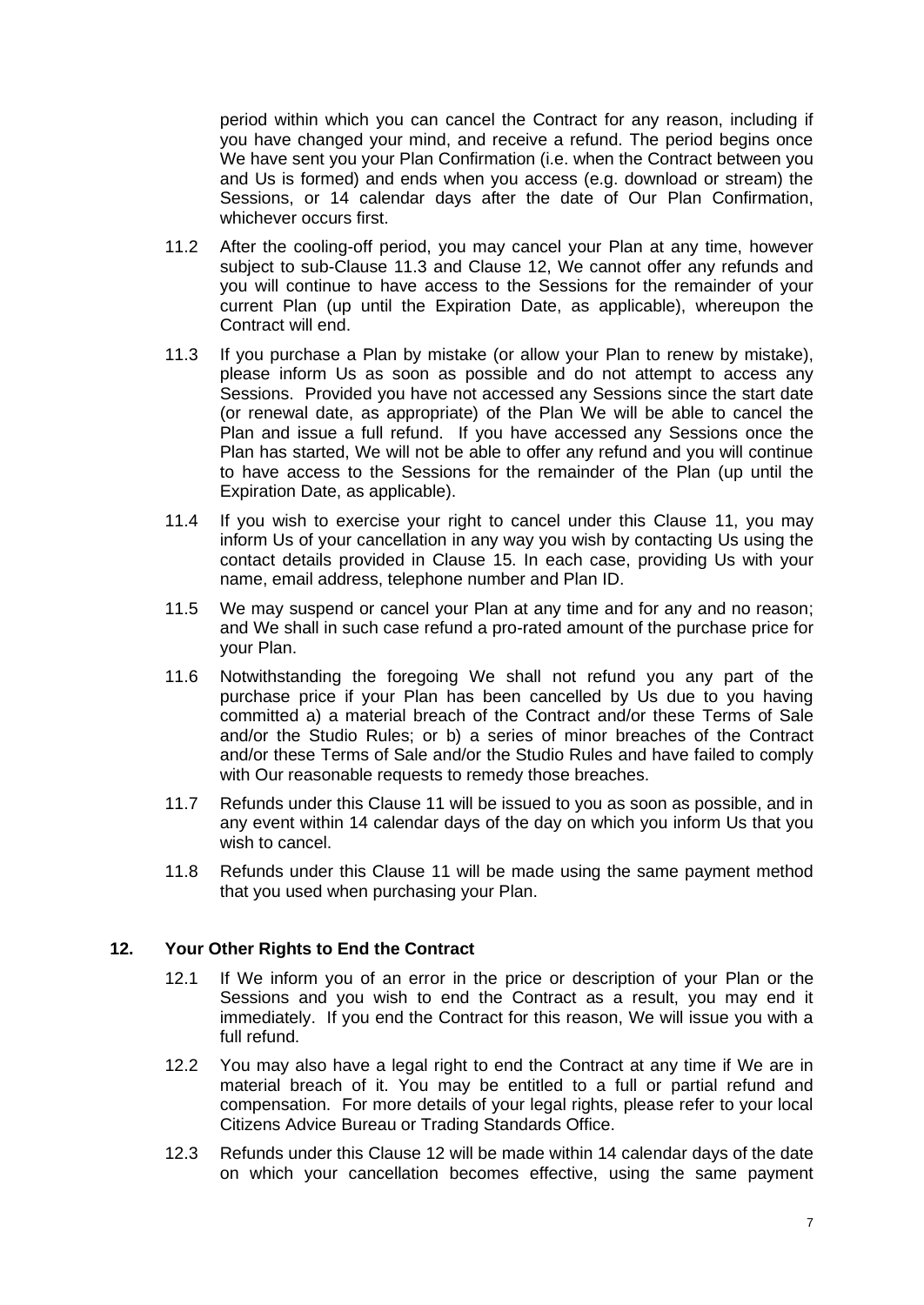method that you used when purchasing your Plan.

12.4 If you wish to exercise your right to cancel under this Clause 12, you may inform Us of your cancellation in any way you wish by contacting Us using the contact details provided in Clause 15. In each case, providing Us with your name, email address, telephone number and Plan ID.

#### **13. Our Liability**

- 13.1 To the fullest extent permissible by law, We accept no liability for any loss or damage, whether foreseeable or otherwise, in contract, tort (including negligence), for breach of statutory duty, or otherwise, arising out of or in connection with the use of (or inability to use) Our Site, your Plan, the Sessions or the use of or reliance upon any content included on or transmitted via Our Site.
- 13.2 To the fullest extent permissible by law, We exclude all representations, warranties, and guarantees (whether express or implied) that may apply to Our Site or any Content included on or transmitted via Our Site.
- 13.3 We neither assume nor accept responsibility or liability arising out of any disruption or non-availability of Our Site resulting from external causes including, but not limited to, ISP equipment failure, host equipment failure, communications network failure, natural events, acts of war, or legal restrictions and censorship.
- 13.4 We will not be responsible if something outside our control happens, including but not limited to acts of God, fires, pandemics, natural disasters, and that prevents us from delivering the Sessions. You accept that we are not liable for the consequences of such failure to delivering the Sessions. If such an event does happen We will inform you as soon as possible resume the provision of the Sessions as soon as We can.
- 13.5 Our Sessions is intended for non-commercial use only. We make no warranty or representation that the Sessions is fit for commercial, business or industrial use of any kind. We will not be liable to you for any loss of profit, loss of business, interruption to business, or for any loss of business opportunity.
- 13.6 If, as a result of Our failure to exercise reasonable care and skill, any digital content, i.e., the digital transmissions either as live streams or recorded Pilates classes made available by Us through Our Site, damages your device or other digital content belonging to you, We may either repair the damage or pay you appropriate compensation. Please note that We will not be liable under this provision if:
	- 13.6.1 We have informed you of the problem and provided a free update designed to fix it, but you have not applied the update; or
	- 13.6.2 The damage has been caused by your own failure to follow Our instructions; or
	- 13.6.3 Your device does not meet any relevant minimum system requirements that We have made you aware of.
- 13.7 Nothing on or transmitted via Our Site or communicated by Us to you in other ways constitutes advice on which you should rely and it is provided for general information purposes only.
- 13.8 Because we cannot know and understand your personal circumstances, we cannot guarantee that any suggestion in any material We provide through Our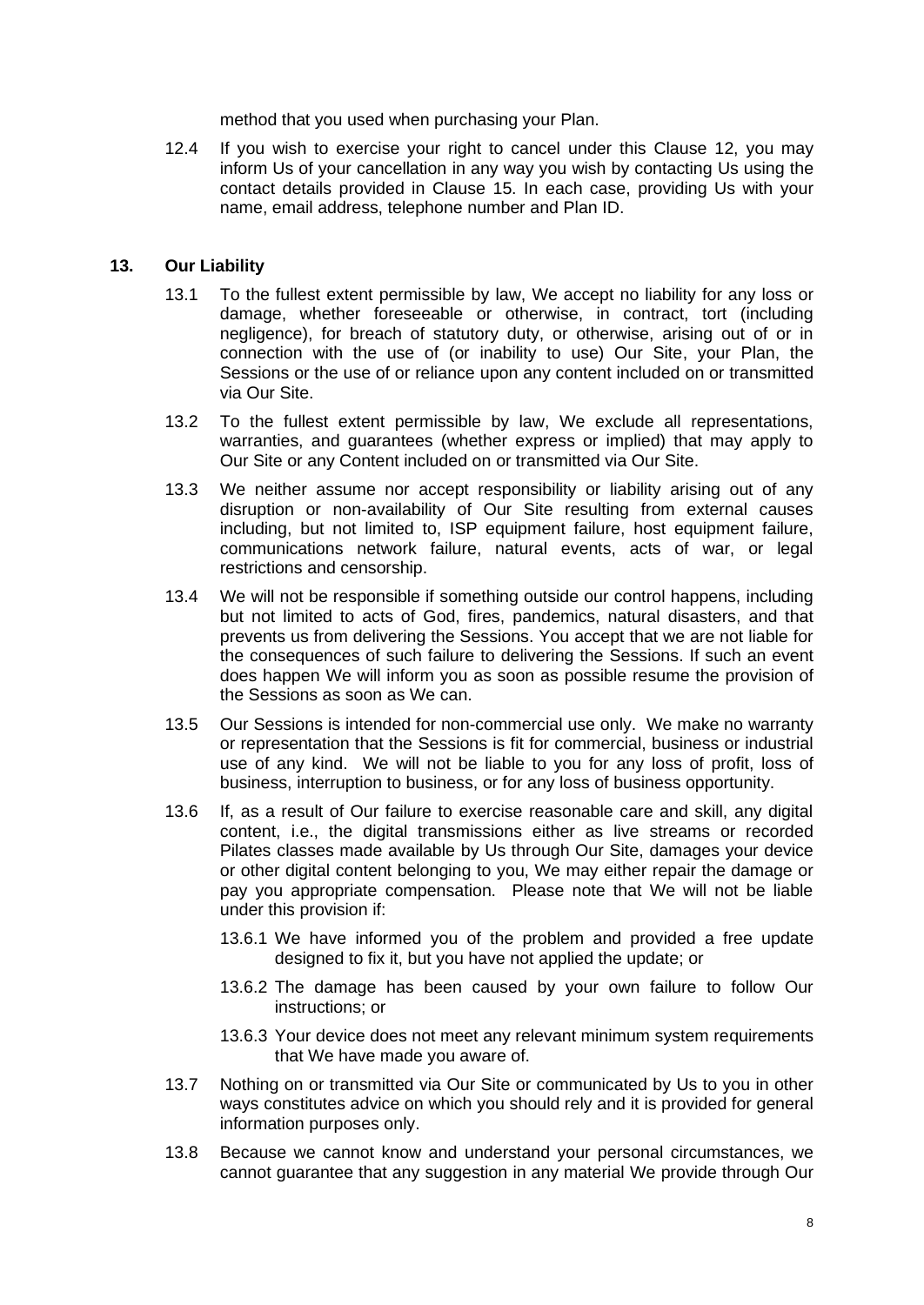Site or by other means of communication will cause any specific outcome and any and all such material is provided by way of general suggestion only and not in any form of warranty on Our part as to any outcome you may achieve.

- 13.9 We cannot guarantee that any of Our staff will provide any particular level of service, be always on time, be able to accommodate all or any of your specific requirements or be able to provide any of the specific services advertised.
- 13.10 Nothing in these Terms of Sale seeks to limit or exclude Our liability for death or personal injury caused by Our negligence (including that of Our employees, agents or sub-contractors); or for fraud or fraudulent misrepresentation.
- 13.11 Nothing in these Terms of Sale seeks to exclude or limit your legal rights as a consumer. For more details of your legal rights, please refer to your local Citizens Advice Bureau or Trading Standards Office.
- 13.12 YOUR PARTICIPATION IN ON-LINE SESSIONS REQUIRES YOU TO BEFORE EACH SESSION ACCEPT OUR DISCLAIMER AND WAIVERS OF LIABILITY WHICH READS AS FOLLOWS:

By performing any fitness exercises without supervision, you are performing them at your own risk. Regular exercise is safe for most people and is good for you; however, some people including but not limited to people with a history of health problems or any previous injuries should check with their doctor or health professional before they start to become more physically active. If you choose to exercise to this live online session or recorded video session you do so at your own risk and acknowledge that the exercises can carry an inherent risk of physical injury. If at any time you feel you are exercising beyond your current fitness abilities, or you feel discomfort or pain of any sort you should discontinue exercising immediately.

MYPILATES LONDON LTD and all directors and staff of MYPILATES LONDON LTD disclaim any and all liabilities for claims resulting from your failure to comply with these warnings, the correct performance of the exercises and/or any instructions and advice provided in this live online session or recorded video. This extends to any live or pre-recorded sessions conducted via Zoom, or any other online portals or third-party apps.

### **14. Session Rules**

- 14.1 Access for you to the Studio requires you to abide by the Studio Rules at all times during your stay at the Studio.
- 14.2 The Studio Rules are available at the Studio.
- 14.3 If a Session requires special clothing, footwear or other items We shall inform you in advance.
- 14.4 You must arrive at least 5 minutes before the scheduled time of the Sessions (both in the Studio and digitally streamed Sessions); later arrival may lead to you losing your place in the Session without any refunds.
- 14.5 If a Session requires warm-up, you can only participate in the Session if you have done the warm-up, and if you fail to comply with this requirement we may exclude you from the Session without any refunds.
- 14.6 If you arrive at a Session and We are of the reasonable opinion that you need a medical assessment before you can take part in the Session, you must pay Our standard fee for such assessment and no refund shall be given if an extra fee has been paid and you refuse to undergo such assessment.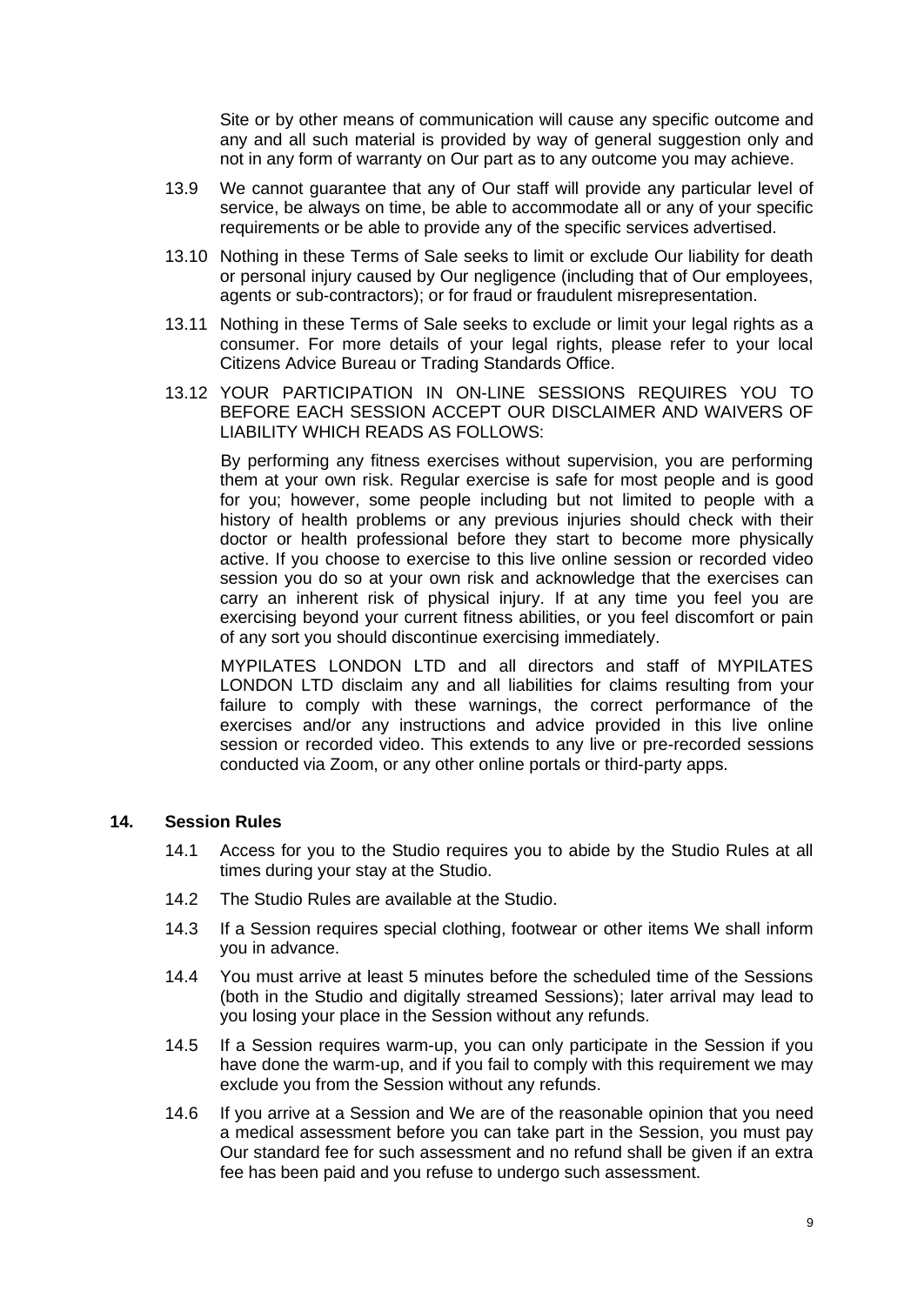14.7 YOUR PARTICIPATION IN SESSIONS IS AT YOUR OWN RISK, AND YOU MUST NOT TAKE PART IN ANY SESSIONS OR USE ANY OF OUR FACILITIES OR SERVICES IF YOU HAVE ANY CONCERNS ABOUT YOUR MEDICAL AND/OR HEALTH CONDITION.

### **15. Contacting Us**

If you wish to contact Us, please contact Us by telephone at +44(0) 7738 711 100, by email at info@mypilateslondon.com or by post at The Studio, 56 Putney High Street, London, SW15 1SF, United Kingdom

### **16. How We Use Your Personal Information (Data Protection)**

- 16.1 All personal information that We may use will be collected, processed, and held in accordance with UK data protection law.
- 16.2 For complete details of Our collection, processing, storage, and retention of personal data including, but not limited to, the purpose(s) for which personal data is used, the legal basis or bases for using it, details of your rights and how to exercise them, and personal data sharing (where applicable), please refer to Our Privacy Policy <<insert link to Privacy Policy>>.

# **17. Other Important Terms**

- 17.1 We may transfer (assign) Our obligations and rights under these Terms of Sale (and under the Contract, as applicable) to a third party (this may happen, for example, if We sell Our business). If this occurs, you will be informed by Us in writing. Your rights under these Terms of Sale (and the Contract) will not be affected and Our obligations under these Terms of Sale (and the Contract) will be transferred to the third party who will remain bound by them.
- 17.2 You may not transfer (assign) your Plan and your obligations and rights under these Terms of Sale (and under the Contract) without Our express written permission.
- 17.3 The Contract is between you and Us. It is not intended to benefit any other person or third party in any way and no such person or party will be entitled to enforce any provision of these Terms of Sale.
- 17.4 If any of the provisions of these Terms of Sale are found to be unlawful, invalid or otherwise unenforceable by any court or other authority, that/those provision(s) shall be deemed severed from the remainder of these Terms of Sale. The remainder of these Terms of Sale shall be valid and enforceable.
- 17.5 No failure or delay by Us in exercising any of Our rights under these Terms of Sale means that We have waived that right, and no waiver by Us of a breach of any provision of these Terms of Sale means that We will waive any subsequent breach of the same or any other provision.
- 17.6 We may revise these Terms of Sale from time to time, and the latest version of the Terms of Sale supersede any previous versions and represent the entire understanding between the parties..

### **18. Law and Jurisdiction**

18.1 These Terms and Conditions, and the relationship between you and Us